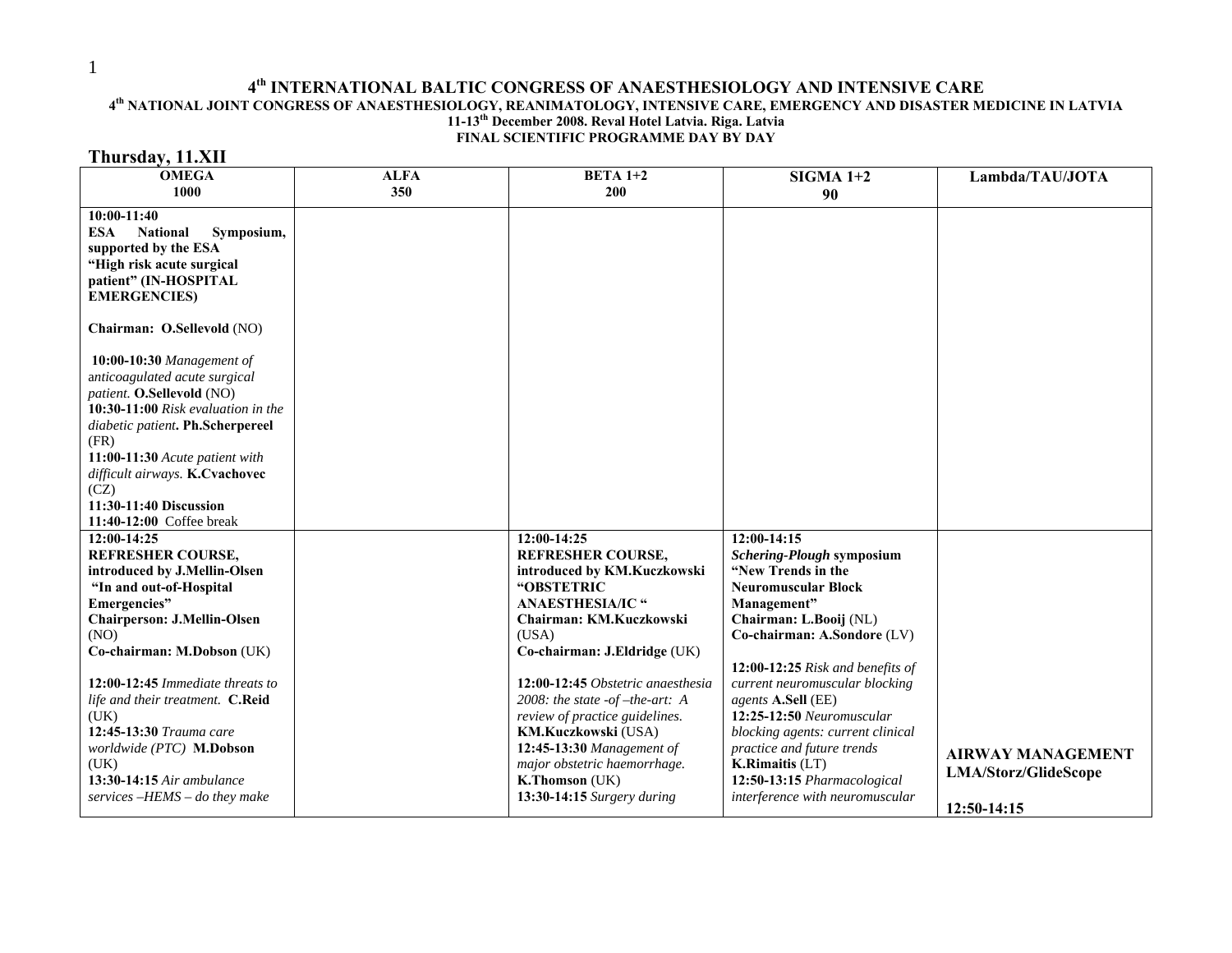| any difference? J.Mellin-Olsen<br>(NO)<br>14:15-14:25 Discussion                                                                                                                                                                                                                                                                                     |                                                                                                                                                                                                                                                                                                                                                                                                                                 | pregnancy. J.Eldridge (UK)<br>14:15-14:25 Discussion                                                                                                                                                                                                                                                                                                                                        | transmission. I. Vanags (LV)<br>13:15-14:00 Neuromuscular<br>Block: to reverse or not to                                                                                                                                                                                                                                                                                                                                                                                                                                                         |                                                                                                                                        |
|------------------------------------------------------------------------------------------------------------------------------------------------------------------------------------------------------------------------------------------------------------------------------------------------------------------------------------------------------|---------------------------------------------------------------------------------------------------------------------------------------------------------------------------------------------------------------------------------------------------------------------------------------------------------------------------------------------------------------------------------------------------------------------------------|---------------------------------------------------------------------------------------------------------------------------------------------------------------------------------------------------------------------------------------------------------------------------------------------------------------------------------------------------------------------------------------------|--------------------------------------------------------------------------------------------------------------------------------------------------------------------------------------------------------------------------------------------------------------------------------------------------------------------------------------------------------------------------------------------------------------------------------------------------------------------------------------------------------------------------------------------------|----------------------------------------------------------------------------------------------------------------------------------------|
|                                                                                                                                                                                                                                                                                                                                                      |                                                                                                                                                                                                                                                                                                                                                                                                                                 |                                                                                                                                                                                                                                                                                                                                                                                             | reverse? L.Booij (NL)<br>14:00-14:15 Discussion                                                                                                                                                                                                                                                                                                                                                                                                                                                                                                  |                                                                                                                                        |
|                                                                                                                                                                                                                                                                                                                                                      |                                                                                                                                                                                                                                                                                                                                                                                                                                 |                                                                                                                                                                                                                                                                                                                                                                                             |                                                                                                                                                                                                                                                                                                                                                                                                                                                                                                                                                  |                                                                                                                                        |
| 14:25-14:45<br>Coffee break<br>14:45-17:45<br><b>Plenary session "Out-of-Hospital</b><br><b>Emergencies. Resuscitation"</b><br>Chairman: G.Brattebø (NO)<br>Co-chairman: M.Šics (LV)<br>14:45-15:20 Volume resuscitation.<br>Colloids versus crystalloids.<br>Ph.Van der Linden (BE)<br>15:20-15:55 Out-of-hospital<br>cardiac arrest. O.Kalejs (LV) | 14:25-14:45<br>Coffee break<br>14:45-17:50<br><b>UPDATE</b><br><b>REGIONAL</b><br>IN<br><b>ANAESTHESIA</b><br><b>Chairman.P.Rosenberg (FIN)</b><br>Co-chairperson: S.Rütter (UK)<br>14:45-15:15 Cardiotoxicity of<br>local anaesthetics. P.Rosenberg<br>(FIN)<br>15:15-15:45 Regional anaesthesia<br>and thromboembolism<br>prophylaxis/anticoagulation.                                                                        | 14:25-14:45<br>Coffee break<br>14:45-17:50 OBSTETRIC<br><b>ANAESTHESIA/IC</b><br>Chairman: J.Eldridge (UK)<br>Co-chairman:<br><b>K.Rimaitis (LT)</b><br>14:45-15:15 Complications of<br>obstetric anaesthesia. K.Thomson<br>(UK)<br>15:15-15:45 Labour analgesia.<br>J.Eldridge (UK)<br>15:45 -16:15 Post-dural puncture                                                                    | 14:15-14:45<br>Coffee break<br>14:45-17:50<br><b>Panel: PEDIATRIC</b><br><b>ANAESTHESIA/IC</b><br>Chairman: D.Lutman (UK)<br>Co-chairman: J.Krastins (LV)<br>14:45-15:10 Physiology of water<br>and electrolyte balance in<br>children. New findings.<br>H.Hollnberger (DE)<br>15:10-15:35 Sepsis resuscitation.<br>Fluid therapy in paediatric septic                                                                                                                                                                                           | 14:15-14:45<br>Coffee break<br><b>LAMBDA</b><br><b>AIRWAY MANAGEMENT</b><br>LMA/Storz/GlidoScope<br>14:45-17:50                        |
| 15:55-16:30 Management of<br>politrauma patient in prehospital<br>stage. P.Bredmose (NO)<br>16:30-17:05 Management of<br>trauma patients during helicopter<br>transport LB.Stenseth (NO)<br>17:05-17:35 Non-invasive<br>ventilation in prehospital<br>emergencies.G.Brattebó (NO)<br>17:35-17:45 Discussion                                          | H.Van Aken (DE)<br>15:45-16:15<br><b>Ultrasound</b><br>for<br>regional anaesthesia: the learning<br>$curve(s)$ . J.Barcroft (UK)<br>16:15-16:45 Central neuroaxial<br>and major plexus blocks for<br>outpatient anaesthesia. S.Rütter<br>(UK)<br>16:45-17:15 Anaesthesia for<br>shoulder surgery. J.Barcroft (UK)<br>17:15-17:45 Central neural blocks<br>for ambulatory surgery.<br>J.Gudaityte (LT)<br>17:45-17:50 Discussion | headache in an obstetric patient:<br>an old problem- new solutions.<br>KM.Kuczkowski (USA)<br>16:15-16:45 The parturient with<br>preeclampsia, eclampsia, HELLP<br>syndrome. J.Eldridge (UK)<br>16:45-17:15 Peripartum<br>haemorrhage-anaesthesiologist's<br>view. K.Rimaitis,<br>R.Nadisauskiene (LT)<br>17:15-17:45 Update in DIC<br>syndrome. C-E.Dempfle (DE)<br>17:45-17:50 Discussion | shock. D.Lutman, M.Peters (UK)<br>15:35-16:05 Use of colloids in<br>pediatric anaesthesia.<br>U.Trieschmann (DE)<br>16:05-16:30<br>Management<br>of<br>diabetic<br>paediatric<br>severe<br>ketoacidosis.<br>D.Lutman,<br>M.Peters (UK)<br>16:30-16:55 Sedation and<br>analgesia for neonate in neonatal<br>intensive care. G.Boden (UK)<br>16:55-17:20 Nutritional support of<br>critically ill child. J.Ksiąžyk (PL)<br>$17:20-17:45$ Pain treatment in<br>neonates, infants and children<br>M.Jöhr, Th.B.Berger (CH)<br>17:45-17:50 Discussion | 11 <sup>th</sup> December<br><b>TAU/JOTA</b><br><b>SIMULATION SESSIONS</b><br>$12:30-14:00(1)$<br>$14:45-16:15(2)$<br>$16:15-16:45(3)$ |

| 18:00-19:30                                                                                         |  |
|-----------------------------------------------------------------------------------------------------|--|
| Opening ceremony. Guest lecture: EMERGENCY MEDICINE IN EUROPE. ESA President Professor H.Knape (NL) |  |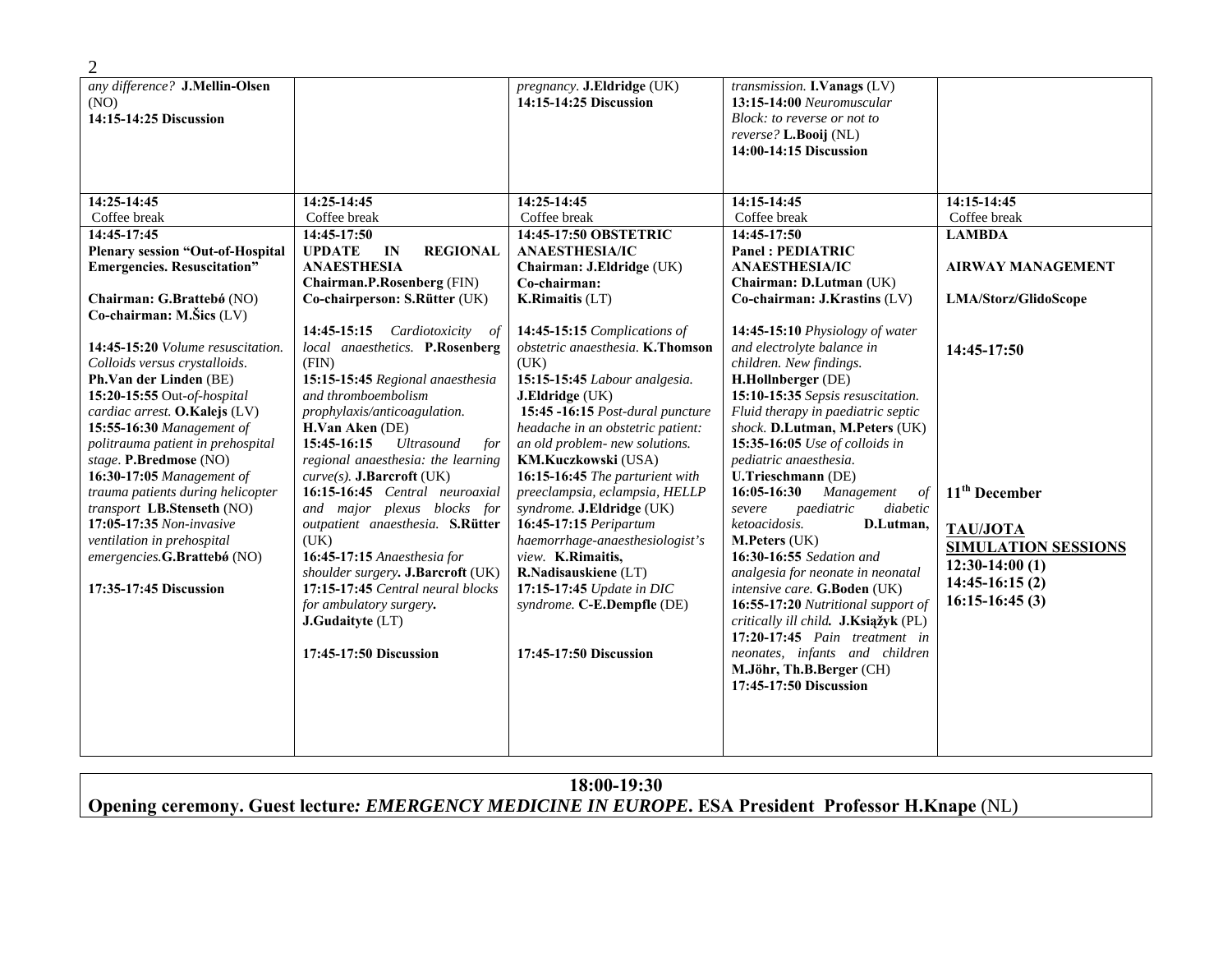## **19:30-21:30 Welcome reception**

## **Friday, 12.XII**

| <b>OMEGA1</b>                        | <b>OMEGA2</b>                   | <b>ALFA</b>                    | BETA $(1+2)$                | <b>SIGMA</b>                | <b>LAMBDA</b> /    |
|--------------------------------------|---------------------------------|--------------------------------|-----------------------------|-----------------------------|--------------------|
| 480                                  | 480                             | 350                            | 200                         | 90                          | TAU/JOTA/          |
|                                      |                                 |                                |                             |                             | <b>EPSILON</b>     |
|                                      |                                 |                                |                             |                             |                    |
| 8:30-11:00                           | 8:30-11:15                      | $8:30-11:15$                   | 8:30-11:00                  | $8:30-11:10$                |                    |
| <b>Expert session (I):</b>           | <b>Expert session "TRAINING</b> | <b>Expert session (I):</b>     | <b>Expert session (I):</b>  | <b>Expert session (I):</b>  |                    |
| <b>ANAESTHESIA/IC FOR</b>            | <b>IN EMERGENCY"</b>            | <b>INTENSIVE CARDIAC</b>       | <b>TRANSFUSIOLOGY,</b>      | <b>UPDATE IN</b>            | <b>AIRWAY</b>      |
| <b>HIGH RISK PATIENT</b>             | <b>Chairman: E.de Robertis</b>  | <b>CARE</b>                    | <b>BLEEDING,</b>            | <b>PAEDIATRIC</b>           | <b>MANAGEMENT</b>  |
| Chairman: J.De Waele (BE)            | (TT)                            | Chairman: P.Foex (UK)          | <b>COAGULATION</b>          | <b>ANAESTHESIA/IC</b>       | LMA/Storz/Glido    |
| Co-chairman: F.Lind (SE)             | Co-chairman: E.Søreide          | Co-chairman: K.Lebedinskiy     | <b>DISORDERS,</b>           | Chairman: J.Holzki          | <b>Scope</b>       |
|                                      | (NO)                            | (RU)                           | <b>HAEMOSTASIS</b>          | (DE)                        |                    |
|                                      |                                 |                                | Chairman: Ph.Van der        | Co-chairperson:             |                    |
| 8:30-8:55 Guidelines for safety      | 8:30-9:00 Road map in           | 8:30-9:10 New technologies in  | Linden (BE)                 | <b>B.Mamaja</b> (LV)        |                    |
| and quality in anaesthesiological    | emergencies. E.de Robertis      | haemodynamic monitoring: the   | Co-chairman: P.Svensson     |                             | <b>THE ALL DAY</b> |
| practice in the European Union.      | (TT)                            | choice of method or the choice | (SE)                        | 8:30-9:00 Pitfalls in       | $9:00-18:00$       |
| J.Mellin-Olsen (NO)                  | 9:00-9:30 Do we need a          | of priorities. K.Lebedinskiy   |                             | paediatric anaesthesia.     |                    |
| 8:55-9:20 High risk surgical         | specialty of emergency          | (RU)                           | 8:30-9:00 Perioperative     | J.Holzki (DE)               |                    |
| <i>patient.</i> J.-L.Vincent (BE)    | medicine?C.Reid (UK)            | 9:10-9:50 Role of bedside      | bleeding management.        | 9:00-9:30 Anaesthesia for   | <b>TAU/JOTA</b>    |
| $9:20-9:45$ Management of            | 9:30-10:00 Training             | echocardiography in the        | CE. Dempfle (DE)            | acute surgery in            | <b>SIMULATION</b>  |
| high risk neurosurgical patient      | emergency teams: The BEST       | management of patients with    | 9:00-9:30 Replacing         | paediatric patients.        | <b>SESSIONS</b>    |
| with intracranial hypertension.      | project (Better & Systematic    | acute heart failure. P-        | aprotinin: effect of        | M.Jöhr, Th.M.Berger         | $9:00-10:30(4)$    |
| C.De Deyne (BE)                      | Trauma Care)                    | V.Ennezat (FR)                 | tranexamic acid on blood    | (CH)                        | $9:30-11:00(5)$    |
| 9:45-10:10 Management of             | G.Brattebó (NO)                 | 9:50-10:30 Management of       | loss, transfusional         | $9:30-10:00$<br>Ventilation | $11:30-13:00(6)$   |
| patient with abdominal               | 10:00-10:30 Principle of the    | cardiac patient. Coronary      | requirements and            | strategies in paediatric    |                    |
| compartment syndrome.                | European Trauma Course: the     | stents: do they protect the    | perioperative outcome in    | IC. D.Lutman. M.Peters      | $14:00-15:30(7)$   |
| J.De Waele (BE)                      | team approach.                  | surgical patient? P.Foex (UK)  | cardiac surgery. P.Tahepöld | (UK)                        | $14:30-16:00(8)$   |
| $10:10 - 10:35$ High risk patient in | F.Lippert, E.Søreide (NO)       | 10:30-11:10 Right ventricular  | (EE)                        | 10:00-10:30 The child       | $16:40-18:10(9)$   |
| day surgery. M.Janecskó (HU)         | 10:30-11:00 Effect of internal  | dysfunction in IC patients.    | 9:30-10:00 Does             | with a difficult airway:    |                    |
| 10:35-11:00 Hyperbaric oxygen        | disaster on hospital.           | <b>M.Dubniks</b> (SE)          | hydroxyethyl starch cause a | recognition and             |                    |
| for critically ill patient. F.Lind   | SK.Malhotra (IN)                |                                | coagulopathy? Ph.Van der    | management. M.Laschat       |                    |
| (SE)                                 |                                 |                                | Linden (BE)                 | (DE)                        |                    |
|                                      |                                 | 11:10-11:15 Discussion         | 10:00-10:30 PCC in clinical | 10:30-11:00 Regional        |                    |
| 11:00-11:10 Discussion               | 11:00-10:10 Discussion          |                                | practice for warfarin       | anaesthesia in paediatric   |                    |
|                                      |                                 |                                | reversal. P.Svensson (SE)   | patients. M.Jöhr,           |                    |
|                                      |                                 |                                |                             | Th.M.Berger (CH)            |                    |
|                                      |                                 |                                | 10:30-11:00 Perioperative   |                             |                    |
|                                      |                                 |                                | fluid management - does it  | 11:00-11:10 Discussion      |                    |
|                                      |                                 |                                | matter? D.Balogh (AT)       |                             |                    |
|                                      |                                 |                                |                             |                             |                    |

3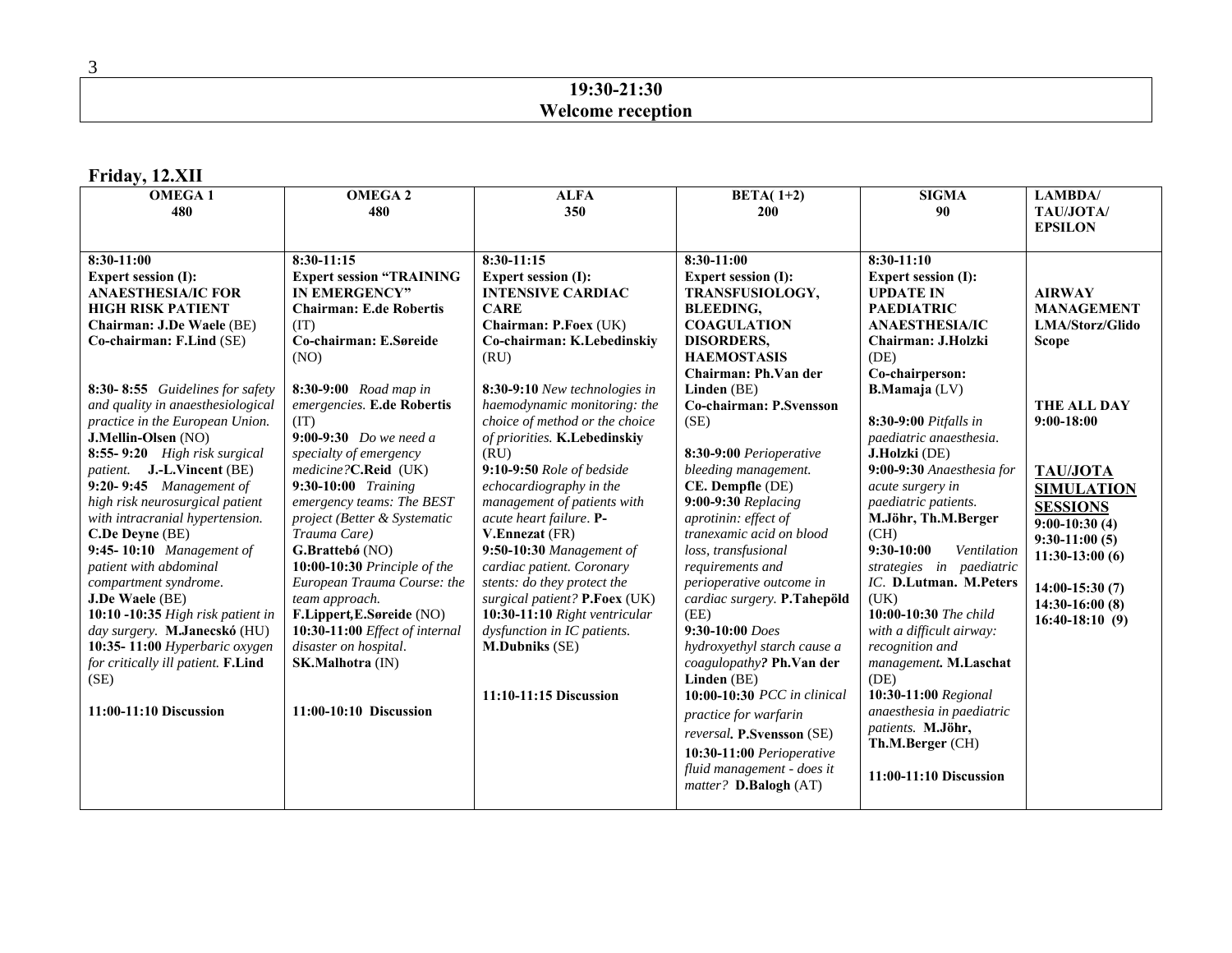| $\overline{4}$                  |                                                  |                                 |                               |                                     |                              |
|---------------------------------|--------------------------------------------------|---------------------------------|-------------------------------|-------------------------------------|------------------------------|
|                                 |                                                  |                                 | 11:00-11:10 Discussion        |                                     |                              |
|                                 |                                                  |                                 |                               |                                     |                              |
|                                 |                                                  |                                 |                               |                                     |                              |
|                                 |                                                  |                                 |                               |                                     |                              |
|                                 |                                                  |                                 |                               |                                     |                              |
|                                 |                                                  |                                 |                               |                                     |                              |
| 11:10-11:30 Coffee break        | 11:00-11:30 Coffee break                         | 11:10-11:30 Coffee break        | 11:10-11:30 Coffee break      | 11:10-11:30 Coffee<br>break         | 11:00-11:30 Coffee<br>break  |
| 11:30-13:20                     | 11:30-13:20                                      | $11:30-13:20$                   | $11:30-13:10$                 | $11:30-13:10$                       | <b>LAMBDA</b>                |
| <b>Expert session (II):</b>     | <b>EMERGENCIES</b>                               | <b>Experts session (II):</b>    | <b>Experts session (II):</b>  | <b>Expert session (II):</b>         |                              |
| <b>ANAESTHESIA/IC FOR</b>       |                                                  | <b>INTENSIVE CARDIAC</b>        | TRANSFUSIOLOGY,               | <b>UPDATE IN</b>                    | Workshop                     |
| <b>HIGH RISK PATIENT</b>        | Chairman: C.Reid (UK)<br>Co-chairman: A.Graudins | <b>CARE</b>                     | <b>FLUID RESUSCITATION</b>    | <b>PAEDIATRIC</b><br>ANAESTHESIA/IC | <b>Airway</b>                |
| Chairman: D.Mathieu (FR)        | (AU)                                             | Chairman: J.Ivaskevicius (LT)   | <b>Chairman: J.-L.Vincent</b> | Chairman: M.Jöhr (CH)               | Management"                  |
| Co-chairperson: C.De Deyne      |                                                  | Co-chairman: I.Rätsep (EE)      | (BE)                          | Co-chairman:                        |                              |
| (BE)                            | 11:30-12:00 Making things                        |                                 | Co-chairperson: I.Misane      | A.Barzdina (LV)                     |                              |
|                                 | happen: the essence of                           | 11:30-11:55 Risk evaluation in  | (LV)                          |                                     | Tau/Jota                     |
| 11:30-11:55 Haemodynamics       | emergency medicine. C.Reid                       | cardiac surgery.                |                               | 11:30-12:00 Anaesthesia             | -the all day-                |
| and tissue oxygenation of shock | (UK)                                             | R.Samalavicius (LT)             | 11:30-12:00 Management of     | for children with                   | <b>Simulation</b><br>session |
| states. D.Mathieu (FR)          | 12:00-12:35 Trauma during                        | 11:55-12:20 Beta-blockers after | trauma patient, fluid         | congenital                          |                              |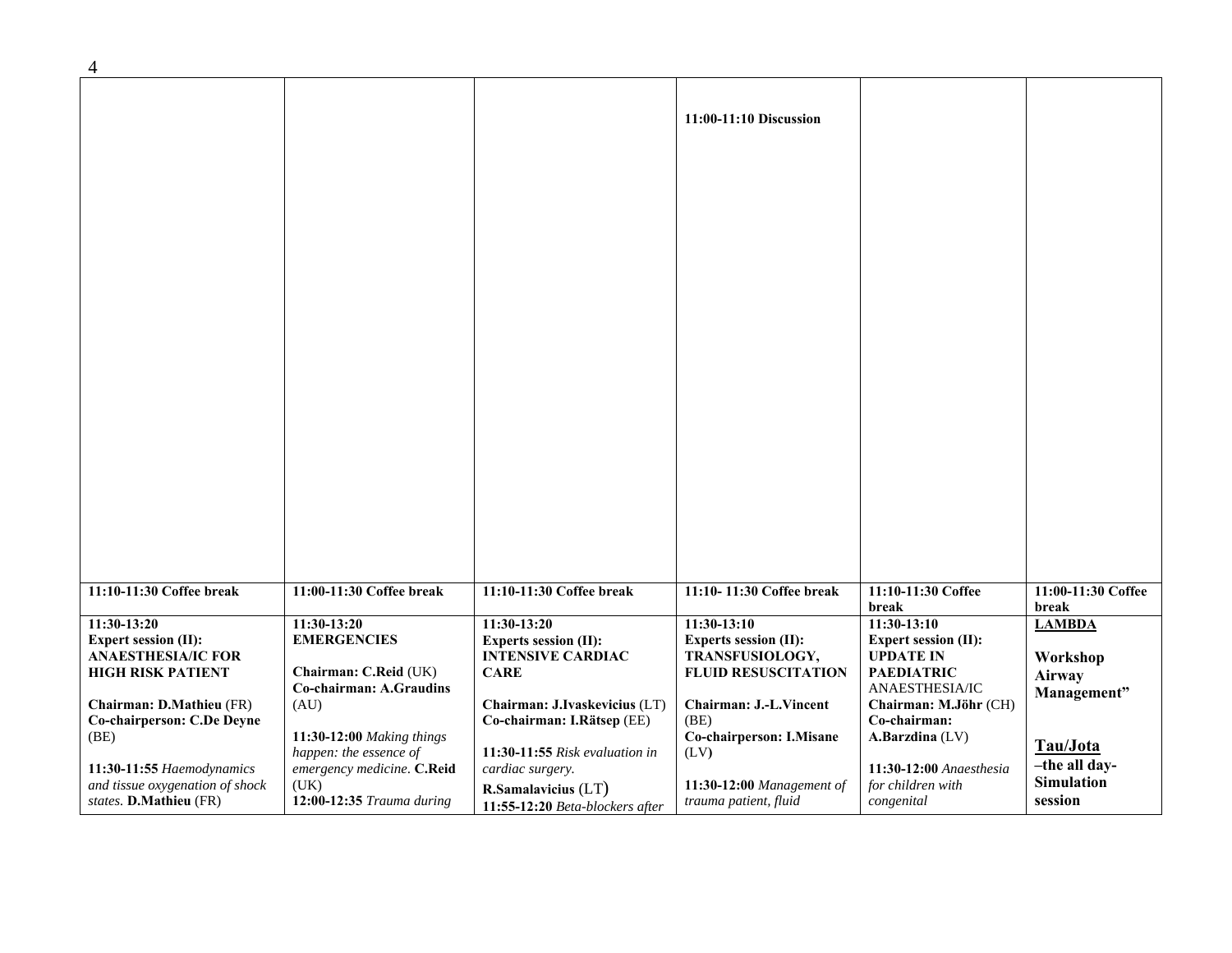| 5                                                                                                                                                                                                                                                                                                                                                                                                                                                                                                                                                                                                                              |                                                                                                                                                                                                                                                                                                                                                                                                                                                                                                                                                                                                                                           |                                                                                                                                                                                                                                                                                                                                                                                                                                                                                                                                                                                   |                                                                                                                                                                                                                                                                                                                                                                                                                                                                                                                          |                                                                                                                                                                                                                                                                                                                                                                                                                                                                                                                             |                                                                                                                                                                                                                                                                                                                                                                                                                                                                               |
|--------------------------------------------------------------------------------------------------------------------------------------------------------------------------------------------------------------------------------------------------------------------------------------------------------------------------------------------------------------------------------------------------------------------------------------------------------------------------------------------------------------------------------------------------------------------------------------------------------------------------------|-------------------------------------------------------------------------------------------------------------------------------------------------------------------------------------------------------------------------------------------------------------------------------------------------------------------------------------------------------------------------------------------------------------------------------------------------------------------------------------------------------------------------------------------------------------------------------------------------------------------------------------------|-----------------------------------------------------------------------------------------------------------------------------------------------------------------------------------------------------------------------------------------------------------------------------------------------------------------------------------------------------------------------------------------------------------------------------------------------------------------------------------------------------------------------------------------------------------------------------------|--------------------------------------------------------------------------------------------------------------------------------------------------------------------------------------------------------------------------------------------------------------------------------------------------------------------------------------------------------------------------------------------------------------------------------------------------------------------------------------------------------------------------|-----------------------------------------------------------------------------------------------------------------------------------------------------------------------------------------------------------------------------------------------------------------------------------------------------------------------------------------------------------------------------------------------------------------------------------------------------------------------------------------------------------------------------|-------------------------------------------------------------------------------------------------------------------------------------------------------------------------------------------------------------------------------------------------------------------------------------------------------------------------------------------------------------------------------------------------------------------------------------------------------------------------------|
| 11:55-12:20 Anaesthetic<br>considerations for invasive<br>neuroradiological procedures.<br>C.De Deyne (BE)<br>12:20-12:45 Management of<br>severe traumatic brain injury in<br>children. D.Lutman, M.Peters<br>(UK)<br>12:45-13:10 Sedation for<br>radiological imaging in children.<br>D.Bilskiene, L.Lieteris,<br>A.Macas, A.Karbonskiene (LT)<br>13:10-13:20 Discussion                                                                                                                                                                                                                                                     | pregnancy: a situation<br>pregnant with danger.<br>KM.Kuczkowski (USA)<br>12:35-13:05 Risk assessment<br>and initial management of the<br>poisoned patient. A.Graudins<br>(AU)<br>13:05-13:15 Discussion                                                                                                                                                                                                                                                                                                                                                                                                                                  | POISE (PeriOperative Ischemia<br>Study Evaluation). P.Foex (UK)<br>12:20-12:45 Intrahospital<br>arrhythmias -who arewe now<br>and what we can<br>doing?O.Kalejs, K.Jubele,<br>M.Vikmane, P.Sipacevs,<br>N.Nesterovics (LV)<br>12:45-13:10 Monitoring of<br>hemodynamics and oxygen<br>transport during anaesthesia for<br>off-pump coronary artery bypass<br>grafting. M.Kirov, A.Smetkin,<br>V.Kuzkov, A.Lenkin,<br>V.Slastilin, V.Borodin (RU)<br>13:10-13:20 Discussion                                                                                                        | resiscitatation.<br>J.-L.Vincent (BE)<br>12:00-12:30 Volume<br>management in ICU: can it<br>affect outcome? M.Dubniks<br>(SE)<br>12:30-13:00 Why do children<br>still die from inadequate fluid<br>replacement? J.Holzki (DE)<br>13:00-13:10 Discussion                                                                                                                                                                                                                                                                  | gastrointestinal diseases.<br>U.Trieschmann (DE)<br>$12:00-12:30$<br>Perioperative<br>management of neonates<br>requiring emergency<br>surgery. G.Boden (UK)<br>12:30-13:00 Awareness<br>during paediatric<br>anaesthesia. M.Jöhr,<br>Th.M.Berger (CH)<br>13:00-13:10 Discussion                                                                                                                                                                                                                                            | <b>Epsilon</b><br><b>ULTRASOUND</b><br><b>GUIDED</b><br><b>PERIPHERAL</b><br><b>NERVE BLOCKS</b><br>11:30-13:10<br>13:10-14:30 Lunch<br>16:30-18:00                                                                                                                                                                                                                                                                                                                           |
| 13:20-14:30 Lunch                                                                                                                                                                                                                                                                                                                                                                                                                                                                                                                                                                                                              | 13:20-14:30 Lunch                                                                                                                                                                                                                                                                                                                                                                                                                                                                                                                                                                                                                         | 13:10-14:30 Lunch                                                                                                                                                                                                                                                                                                                                                                                                                                                                                                                                                                 | 13:10-14:30 Lunch                                                                                                                                                                                                                                                                                                                                                                                                                                                                                                        | 13:10-14:30 Lunch                                                                                                                                                                                                                                                                                                                                                                                                                                                                                                           |                                                                                                                                                                                                                                                                                                                                                                                                                                                                               |
| 14:30-16:15<br><b>UPDATE</b><br><b>Session:</b><br>IN<br>REGIONAL ANAESTHESIA,<br><b>PAIN RELIEF</b><br>Chairman: A.Sell (EE)<br>Co-chairperson: S.Rütter (UK)<br>14:30-14:55 Alfa-2 adrenergic<br>adjuvants in postoperative<br>epidural analgesia P.Rosenberg<br>(FIN)<br>14:55-15:20 "Not documented -<br>not done" and other rules of<br>thumb in regional anaesthesia.<br>S.Rütter (UK)<br>Use<br>15:20-15:45<br>$\iota$<br>glucocorticoids for postoperative<br>pain relief. I.Golubovska (LV)<br>15:45-16:10 Peripheral nerve<br>blocks using nerve stimulator<br>and ultrasound. A.Sell (EE)<br>16:10-16:15 Discussion | 14:30-16:15<br>Plenary<br>session<br>(I):<br><b>UPDATE</b><br>IN<br><b>ANAESTHESIOLOGY</b><br>Chairman: M.Scallan (UK)<br>Co-chairman: I.Vanags (LV)<br>14:30-14:50 Impact of fluid<br>challenge with saline or<br>colloids on pulmonary oedema<br>and cardiac preload after<br>cardiac surgery.<br>K.Zabothens (LV)<br>14:50-15:20 Delivery suite<br>controversies: the pregnant<br>cardiac patient.<br>KM.Kuczkowski (USA)<br>15:20-15:45 Pulmonary<br>artery hypertension:<br>anaesthetic perspective.<br><b>M.Scallan</b> (UK)<br>15:45-16:10 Anaesthetic<br>considerations for<br>endovascular surgery: an<br>overview. D.Bilskiene, | 14:30-16:15<br><b>Panel: Sepsis</b><br>Chairman: M.Kirov (RU)<br>Co-chairman: S.Vosylius (LT)<br>14:30-14:50 Acute lung injury in<br>sepsis: new trends in<br>pathophysiology and therapy.<br>M.Kirov (RU)<br>14:50-15:10 Systolic and<br>diastolic dysfunction in septic<br>shock patients. A.Piebalga (BE)<br>15:10-15:30 The role of genetic<br>factors in sepsis. O.Sabelnikovs<br>(LV)<br>15:30-15:50 Sepsis in the<br>European intensive care units.<br>S.Vosylius (LT)<br>15:50-16:10. Clinical nutrition<br>in septic patents G.Kekstas<br>(LT)<br>16:10-16:15 Discussion | 14:30-16:10<br><b>Experts session:</b><br><b>NONINVASIVE</b><br><b>VENTILATION</b><br>Chairman: P.Eriksson (SE)<br>Co-chairman: J.Polushin<br>(RU)<br>14:30-15:00 Non-invasive<br>ventilation in IC practice.<br>P.Eriksson (SE)<br>15:00-15:30 Application of<br>non-invasive ventilation in<br>postoperative period.<br>J.Polushin, I.Vartanova,<br>K.Hrapov (RU)<br>15:30-16:00 Practical usage<br>of proportional assist<br>ventilation and non-invasive<br>ventilation.<br>A.Hrastar (SI)<br>16:00-16:15 Discussion | 14:30-16:15<br>Panel: UPDATE IN<br>ANAESTHESIA,<br><b>INTENSIVE</b><br>CARE.<br>RENAL, LIVER AND<br><b>RESPIRATORY</b><br><b>FAILURE.</b><br>Chairman: A.Kluchniks<br>(UK)<br>Co-chairman: S.Vilkelis<br>(LT)<br>14:30-14:55 Anaesthetic<br>challenges in kidney-<br>pancreas transplantation.<br>A.Kluchniks, JW.Sear,<br>N.Wilkes (UK)<br>14:55-15:20 ICU<br>treatment of patients after<br>liver transplantation.<br>S.Vilkelis (LT)<br>15:20-15:45 Intensive<br>care of crush syndrome<br>D.Mathieu (FR)<br>15:45-16:10 | <b>GAMMA</b><br>13:00-17:30<br><b>UEMS</b><br><b>EDUCATIONAL</b><br><b>SEMINAR</b><br>"ANAESTHESIOL<br>OGY IN THE 21st<br><b>CENTURY-HOW</b><br><b>FAR HAVE WE</b><br>COME?"<br>$13:00*$<br><b>Introductions and</b><br><b>Moderator:</b><br><b>J.Mellin-Olsen</b><br>(NO), President<br>Section and Board of<br>Anaesthesiology<br><b>UEMS</b><br>$13:15 - 15:00$ *The<br>migration of health<br>professionals and<br>it's impact on<br>patient safety.<br>G.Andrejevs (LV), |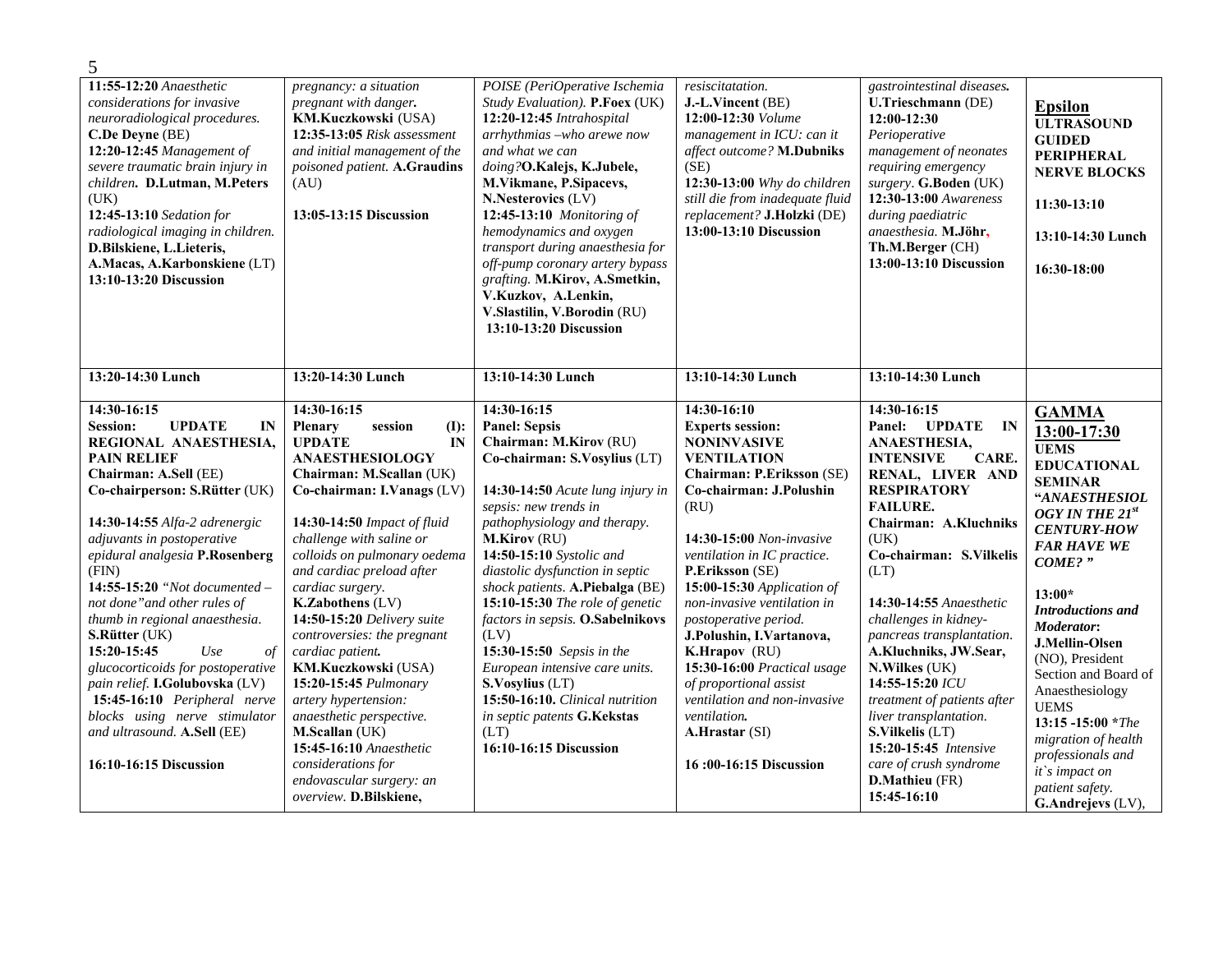| A.Karbonskiene (LT)    |  | Extracorporeal liver   | Prof. of                         |
|------------------------|--|------------------------|----------------------------------|
|                        |  | support. Va.Liguts,    | Anaesthesiology,                 |
| 16:10-16:15 Discussion |  | I.Kurkliete (LV)       | Latvian delegate to              |
|                        |  |                        | the EU                           |
|                        |  | 16:10-16:15 Discussion | *Harmonising                     |
|                        |  |                        |                                  |
|                        |  |                        | medical education                |
|                        |  |                        | on safe standards                |
|                        |  |                        | rather than on                   |
|                        |  |                        | minimal levels.                  |
|                        |  |                        | E.Borman (UK),                   |
|                        |  |                        | Vice-President of                |
|                        |  |                        | <b>UEMS</b>                      |
|                        |  |                        | *Modern teaching                 |
|                        |  |                        | and evaluation                   |
|                        |  |                        | methods.                         |
|                        |  |                        | H.Knape (NL), ESA                |
|                        |  |                        | President                        |
|                        |  |                        | *Educational length              |
|                        |  |                        | and patient safety               |
|                        |  |                        | H.Van Aken (DE),                 |
|                        |  |                        | <b>ESA</b> National              |
|                        |  |                        |                                  |
|                        |  |                        | President-Elect                  |
|                        |  |                        |                                  |
|                        |  |                        | 15:00-15:25 Coffee               |
|                        |  |                        | and fruit break                  |
|                        |  |                        |                                  |
|                        |  |                        | 15:25-16:15                      |
|                        |  |                        | *How to prepare for              |
|                        |  |                        | $\label{prop:2} European$<br>the |
|                        |  |                        | Diploma                          |
|                        |  |                        | Examination<br>$\it{of}$         |
|                        |  |                        | Anaesthesiology and              |
|                        |  |                        | <b>Intensive Care</b>            |
|                        |  |                        | Z.Goldik (IL),                   |
|                        |  |                        | Chairman of                      |
|                        |  |                        | Exam.Com.EDA/IC                  |
|                        |  |                        | <b>ESA</b>                       |
|                        |  |                        | *Patient safety-we               |
|                        |  |                        | need to develop                  |
|                        |  |                        |                                  |
|                        |  |                        | education on that                |
|                        |  |                        | topic                            |
|                        |  |                        | S.Staender (CH)                  |
|                        |  |                        | *Adverse events in               |
|                        |  |                        | the clinic-can we                |
|                        |  |                        | eliminate them by                |
|                        |  |                        | training in the                  |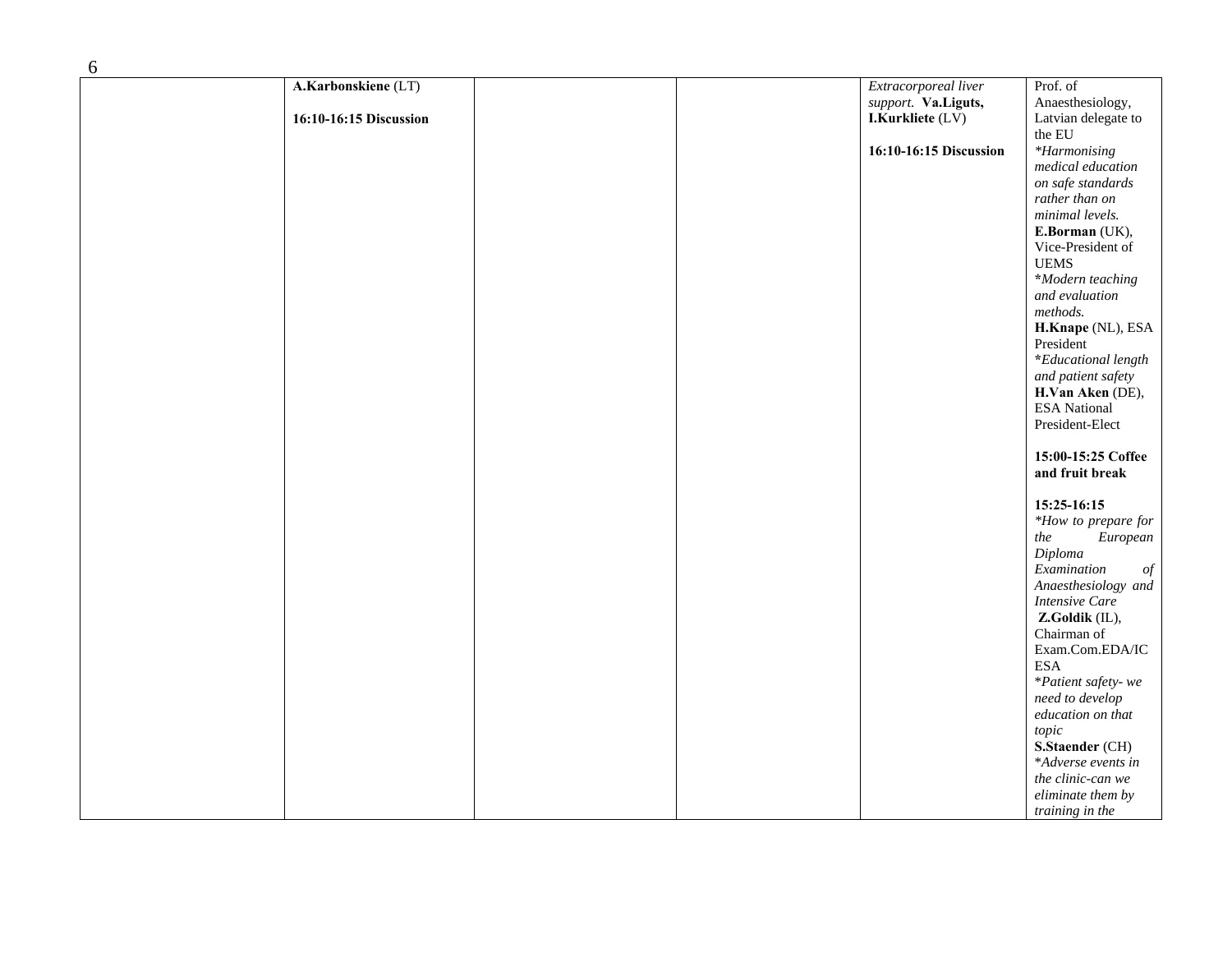|                                   |                                |                                  |                                 |                                 | simulator               |
|-----------------------------------|--------------------------------|----------------------------------|---------------------------------|---------------------------------|-------------------------|
|                                   |                                |                                  |                                 |                                 | environment?            |
|                                   |                                |                                  |                                 |                                 | <b>G.Brattebø</b> (NO)  |
|                                   |                                |                                  |                                 |                                 | $16:15-17:00$           |
|                                   |                                |                                  |                                 |                                 | <i>*General</i>         |
|                                   |                                |                                  |                                 |                                 | Discussiion on          |
|                                   |                                |                                  |                                 |                                 | education and           |
|                                   |                                |                                  |                                 |                                 | UEMS.                   |
|                                   |                                |                                  |                                 |                                 | Panel of previous       |
|                                   |                                |                                  |                                 |                                 | speakers                |
|                                   |                                |                                  |                                 |                                 | Ch.Carlsson (SE)        |
|                                   |                                |                                  |                                 |                                 | 17:00                   |
|                                   |                                |                                  |                                 |                                 | * The future of         |
|                                   |                                |                                  |                                 |                                 | European                |
|                                   |                                |                                  |                                 |                                 | anaesthesiology         |
|                                   |                                |                                  |                                 |                                 | <b>E.Søreide</b> (NO)   |
|                                   |                                |                                  |                                 |                                 | 17:30                   |
|                                   |                                |                                  |                                 |                                 | <i>*Closing remarks</i> |
|                                   |                                |                                  |                                 |                                 | J.Mellinn-Olsen         |
|                                   |                                |                                  |                                 |                                 | (NO)                    |
| 16:15-16:30 Coffee break          | 16:15-16:30 Coffee break       | 16:15-16:30 Coffee break         | 16:10-16:30 Coffee break        | 16:15-16:30<br>Coffee<br>break  |                         |
| 16:30-18:20                       | 16:30-18:20                    | 16:30-18:20                      | 16:30-18:20                     | 16:30-18:00                     |                         |
| <b>ACUTE PAIN RELIEF</b>          | Plenary session (II):          | Panel: Current trends in IC      | <b>CHRONIC PAIN RELIEF</b>      | <b>Panel: END-OF-LIFE</b>       |                         |
| Chairman: K.Lebedinskiy           | <b>UPDATE IN</b>               | and Toxicology                   | Chairman: S.Perov (USA)         | <b>AND LONG TERM</b>            |                         |
| (RU)                              | <b>ANAESTHESIOLOGY</b>         | Chairman: Vi Liguts (LV)         | Co-chairperson: I.Logina        | <b>OUTCOMES IN</b>              |                         |
| Co-chairperson:                   | Chairman: J.Barcroft (UK)      | Co-chairperson: M.Mathieu-       | (LV)                            | <b>INTENSIVE CARE</b>           |                         |
| <b>I.Marchertiene</b> (LT)        | Co-chairman: J.Jakobsson       | Nolf (FR)                        |                                 | Chairman:                       |                         |
|                                   | (SE)                           |                                  | 16:30-16:50 Postoperative       | A.Klimašauskas (LT)             |                         |
| 16:30-16:50 Neuropsychological    |                                | <b>16:30-16:50</b> Update in     | neuropatic chronic              | Co-chairman: P.Ošs              |                         |
| functioning in the immediate      | 16:30-16:55 Nitrous oxide: an  | toxicology. M.Mathieu-Nolf       | pain.Ph.Scherpereel (FR)        | (LV)                            |                         |
| postoperative period:             | obituary. J.Barcroft (UK)      | (FR)                             | <b>16:50-17:10</b> Treatment of | 16:30-16:50 Quality of          |                         |
| comparision of two patient-       | 16:55-17:20<br>Day<br>case     | 16:50-17:10 Intensive care       | chronic neck pain               | life-part of ICU patient        |                         |
| controlled analgesia techniques.  | anaesthesia, safe, simple and  | management of cardiovascular     | syndromes. M.Arons,             | long<br>term<br>outcome         |                         |
| <b>B.Beilin</b> (IL)              | cost effective. J.Jakobsson    | drug poisoning. A.Graudins       | I.Panihins, V.Sklarevich,       | assessment.                     |                         |
| 16:50-17:10 Optimisation of       | (SE)                           | (AU)                             | F.Kochkarevs (LV)               | A.Klimašauskas (LT)             |                         |
| upper limb peripheral nerve       | 17:20-17.45 Impact of          | 17:10-17:30 Neurological and     | 17:10-17:30 Chronic pain        | 16:50-17:10 Management          |                         |
| block. E.Vasilevskis, A.Miscuks   | perioperative transoesphageal  | visual deficiency six-year after | problems in Latvia.             | of <i>patients</i><br>requiring |                         |
| (LV)                              | echocardiography in the        | the 2001 methanol outbreak in    | I.Logina, S.Visocka,            | mechanical<br>prolonged         |                         |
| 17:10-17:30 Cost-effectiveness    | making of clinical decision in | Estonia. R.Paasma (EE)           | <b>I.Zirina</b> $(LV)$          | P.Ošs,<br>ventilation.          |                         |
| of the different attitudes to the | cardiac surgery. M.Balciunas   | 17:30-17:50 Treatment of         | 17:30-17:50 Chronic pain.       | $G.Freijs$ (LV)                 |                         |
| assessment of the postoperative   | (LT)                           | poisoned patients in ICU -       | S.Perov (USA)                   | 17:10-17:30 End-of-life in      |                         |
| pain relief. B.Gabovich,          | 17:45-18:10 Opioids,           | Lithuanian model                 | 17:50-18:10 The importance      | paediatric IC. J.Holzki         |                         |
| E.Klett, A.Levin, L.Liibusk,      | breathing and brain imaging.   | R. Badaras, G.Dragelytė (LT)     | of radiographic control in      | (DE)                            |                         |
| K.Lind, M.Sepp (EE)               | <b>K.Pattinson</b> (UK)        | 17:50-18:10 Intensive care of    | the interventional pain         | 17:30-17:50 End-of-life         |                         |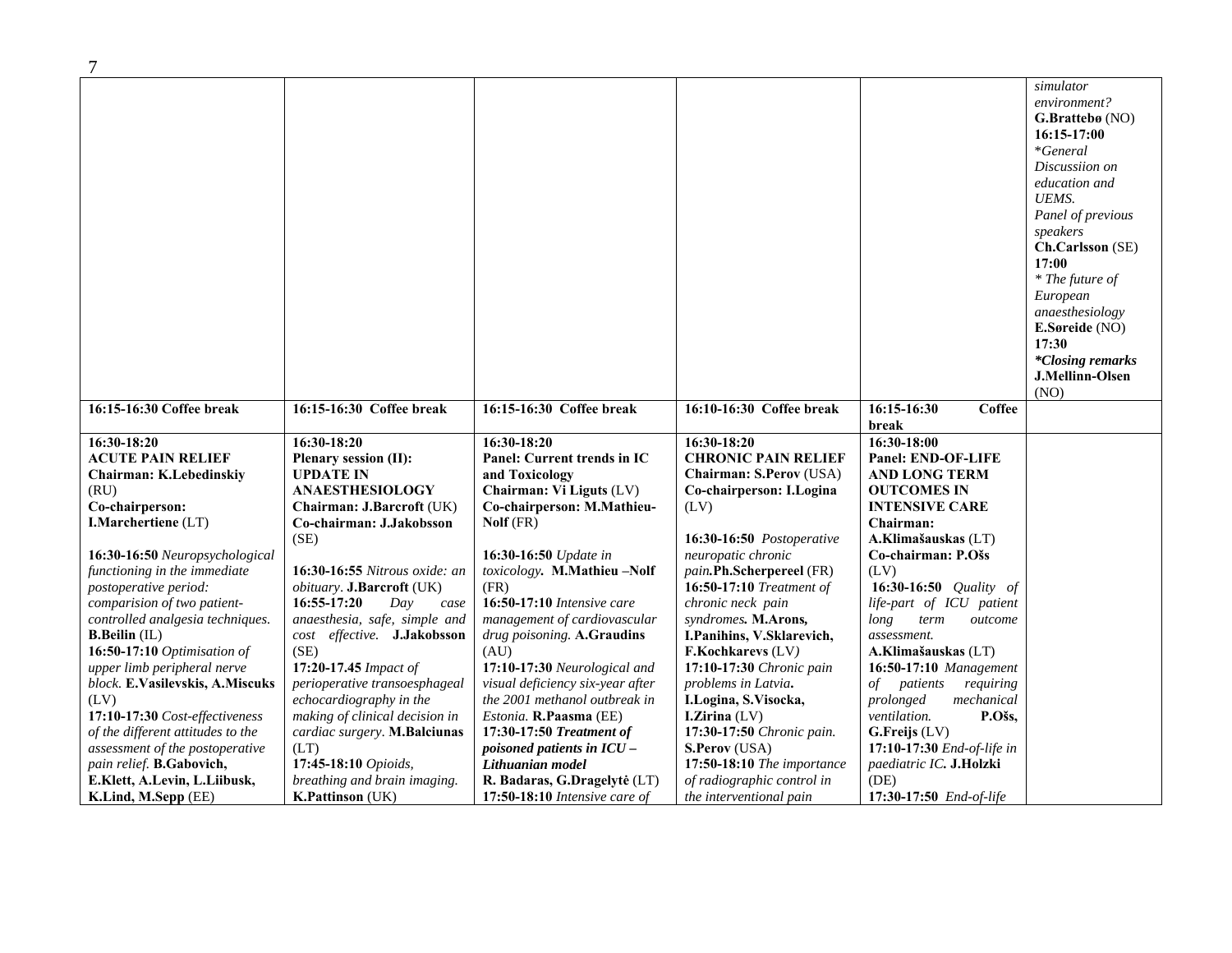| 8                                                   |                                     |                                                                              |                                                            |                        |               |
|-----------------------------------------------------|-------------------------------------|------------------------------------------------------------------------------|------------------------------------------------------------|------------------------|---------------|
| 17:30-17:50 Non-selective                           |                                     | poisoning in Latvian                                                         | management. A.Vaitkus                                      | in adult ICU.          |               |
| Purine Agonists in Acute and                        | 18:10-18:20 Discussion              | Toxicological Centre Vi.Liguts,                                              | (LT)                                                       | I.Lisauskiene,         |               |
| Chronic Pain Treatment.                             |                                     | V.Cera (LV)                                                                  |                                                            | G.Sostakaite (LT)      |               |
| A.Karelov, K.Lebedinskiy                            |                                     |                                                                              | 18:10-18:20 Discussion                                     |                        |               |
| (RU)                                                |                                     | 18:10-18:20 Discussion                                                       |                                                            | 17:50-18:00 Discussion |               |
| 17:50-18:10 <i>Effects of</i>                       |                                     |                                                                              |                                                            |                        |               |
| anaesthesia and analgesia on                        |                                     |                                                                              |                                                            |                        |               |
| inflammatory and                                    |                                     |                                                                              |                                                            |                        |               |
| neuroendocrine response to                          |                                     |                                                                              |                                                            |                        |               |
| surgery. I.Golubovska (LV)                          |                                     |                                                                              |                                                            |                        |               |
| 18:10-18:20 Discussion                              |                                     |                                                                              |                                                            |                        |               |
| *ORAL PRESENTATIONS: 13 <sup>th</sup> December      |                                     | HALL POSTERS 12 <sup>th</sup> December 8: 30-11:00; 11:30-13:10; 14:30-18:00 |                                                            |                        |               |
| * SIMULATION SESSIONS: 11. December TAU+ JOTA ROOMS |                                     | $12:30-14:00(1)$                                                             | 12.December $9:00-10:30(4)$                                | $14:00-15:30(7)$       |               |
| (D.Østergaard, Denmark)                             |                                     | $14:45-16:15(2)$                                                             | $9:30-11:00(5)$                                            | $14:30-16:00(8)$       |               |
|                                                     |                                     | $15:15-16:45(3)$                                                             | $11:30-13:00(6)$                                           | $16:40-18:10(9)$       |               |
| *AIRWAY MANAGEMENT: Lambda 11 December: 12:50-14:25 |                                     |                                                                              | * ULTRASOUND GUIDED NERVE BLOCKS: 12 December. EPSILON/KSI |                        | $10:50-12:40$ |
| (LMA.Storz, Glydescope)                             | 14:45-17:50                         |                                                                              |                                                            |                        |               |
|                                                     |                                     |                                                                              |                                                            |                        | 16:30-18:00   |
|                                                     | Lambda 12 December 9:00 the all day |                                                                              |                                                            | 13 December            | $9:00-11:00$  |
|                                                     |                                     |                                                                              |                                                            |                        |               |
|                                                     |                                     | 20:00 Congress Dinner                                                        |                                                            |                        |               |

|  |  | <b>Saturday, 13.XII</b> |
|--|--|-------------------------|
|  |  |                         |

| <b>OMEGA1</b>                  | <b>OMEGA2</b>                     | <b>ALFA</b>             | <b>BETAI</b>               | <b>BETAII</b>                   | <b>SIGMA</b>      | <b>GAMMA</b>      |
|--------------------------------|-----------------------------------|-------------------------|----------------------------|---------------------------------|-------------------|-------------------|
| 480                            | 480                               | 350                     | 100                        | 100                             | 90                |                   |
| 8:30-11:00                     | $8:30-11:10$                      | $8:30-11:10$            | $8:30-11:15$               | $8:30-11:15$                    |                   |                   |
|                                | <b>Plenary session (I):</b>       | <b>Plenary session:</b> | An anaesthesia and IC      | <b>ORAL</b>                     |                   |                   |
| <b>Plenary session: UPDATE</b> | <b>EMERGENCY AND</b>              | <b>UPDATE IN</b>        | nurses session             | <b>PRESENTATIONS</b>            |                   | <b>UEMS BOARD</b> |
| <b>IN PERIOPERATIVE</b>        | <b>CIVIL DISASTER</b>             | <b>INTENSIVE CARE.</b>  | <b>Chairperson:</b>        | <b>Chairperson: A.Reintam</b>   |                   | <b>MEETING</b>    |
| <b>CARE. PATIENT</b>           | <b>MEDICINE</b>                   | <b>HBO IN CRITICAL</b>  | <b>B.Kārkliņa</b> (LV)     | (EE)                            |                   |                   |
| <b>SAFETY</b>                  | Chairman: P.Bredmose              | <b>CARE</b>             | Co-chairperson:            | Co-chairperson:                 |                   |                   |
| Chairman:                      | (NO)                              | Chairman: F.Lind (SE)   | $L.\overline{Z}$ unna (LV) | J.Krastins (LV)                 | 10:15-10:30 Acute |                   |
| Ph.Scherpereel (FR)            | Co-chairperson: I.Alka            | Co-chairman: G.Brazys   |                            |                                 | kidney            |                   |
| Co-chairperson:                | (LV)                              | (LT)                    | $8:30-8:45$ IT and         | 8:30-8:45 Intermittent          | injury            |                   |
| A.Karbonskiene (LT)            |                                   |                         | anaesthetic nurse after    | Pressure Support                | in                |                   |
|                                | $8:30-9:00$ <i>Emergency care</i> | $8:30-9:00$ The role of | diploma specialization     | Ventilation A.Tikkerberi,       | pediatr           |                   |
|                                | of child in prehospital stage     | HBO in necrotizing soft | education. E.Bakša         | A.Reintam (EE)                  | 1C                |                   |
| 8:30-9.00 Perioperative        | <b>P.Bredmose</b> (NO)            | tissus infections       | (LV)                       | $8:45-9:00$ Experience of       | septic            |                   |
| management of the cardiac      | $9:00-9:30$ Team work             | <b>D.Mathieu</b> (FR)   | $8:45-9:00$ The            | high frequency ventilation      | shock.            |                   |
| patient in non-cardiac         | principles in the big             | $9:00-9:30$ HBO in      | readiness to help victim   | in head and neck surgery.       | J.Kra             |                   |
| surgery – options for a        | hospitals' Dpt.of Emergency       | neurosurgery and        | in emergency situation.    | <b>B.Paulina, I.Sapiro (LV)</b> |                   |                   |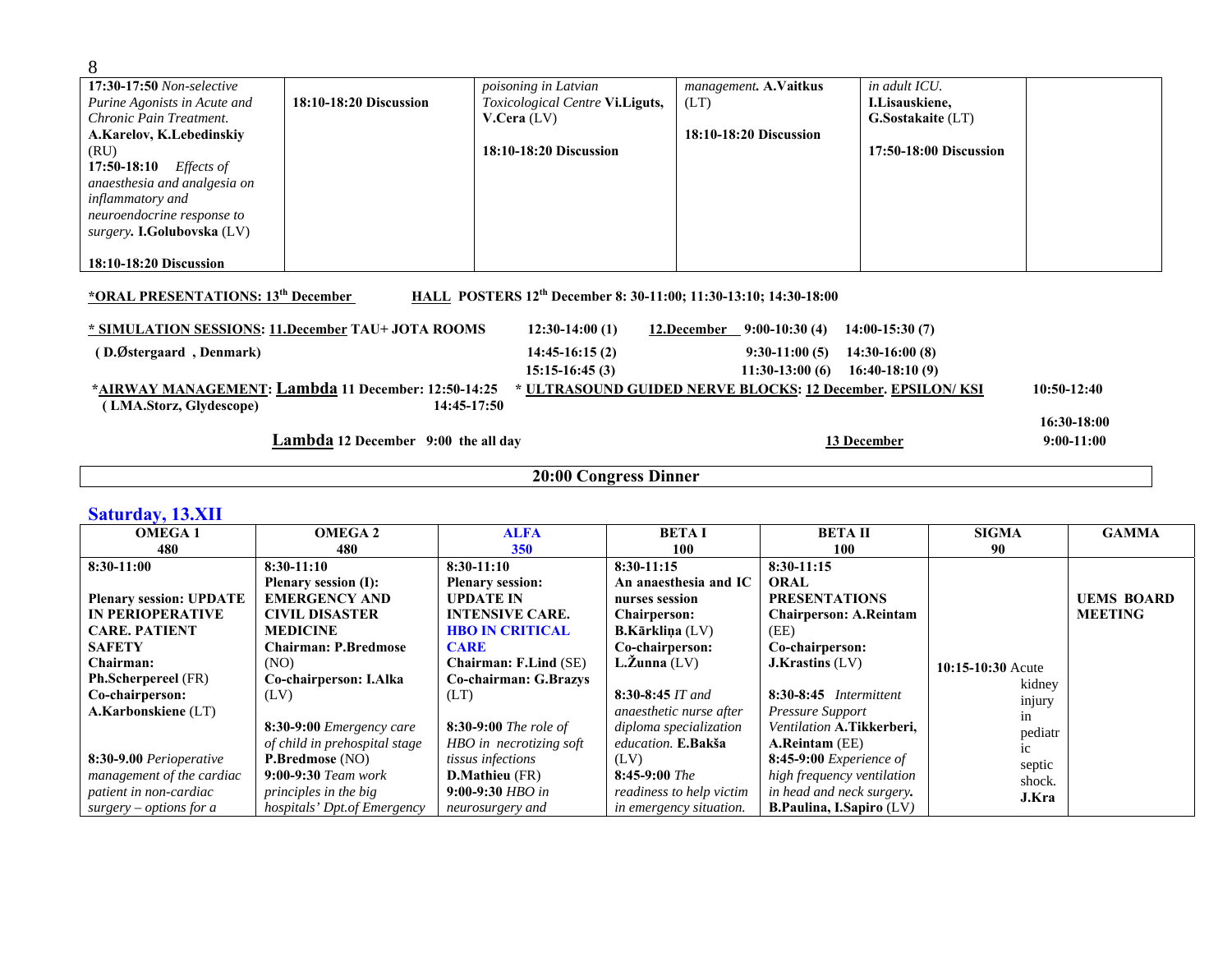| 9                                                                                                                                                                                                                                                                                                                                                                                                                                         |                                                                                                                                                                                                                                            |                                                                                                                                                                                                                                                                                                                                                                                                                                                                                                                                       |                                                                                                                                                                                                                                                                                                                                                                                                                                                                                                                                                                                                                                                                                                                                                                      |                                                                                                                                                                                                                                                                                                                                                                                                                                                                                                                                                                                                                                                                                                                                                                                                                                                                                                                                                                                                                                                          |                                                        |  |
|-------------------------------------------------------------------------------------------------------------------------------------------------------------------------------------------------------------------------------------------------------------------------------------------------------------------------------------------------------------------------------------------------------------------------------------------|--------------------------------------------------------------------------------------------------------------------------------------------------------------------------------------------------------------------------------------------|---------------------------------------------------------------------------------------------------------------------------------------------------------------------------------------------------------------------------------------------------------------------------------------------------------------------------------------------------------------------------------------------------------------------------------------------------------------------------------------------------------------------------------------|----------------------------------------------------------------------------------------------------------------------------------------------------------------------------------------------------------------------------------------------------------------------------------------------------------------------------------------------------------------------------------------------------------------------------------------------------------------------------------------------------------------------------------------------------------------------------------------------------------------------------------------------------------------------------------------------------------------------------------------------------------------------|----------------------------------------------------------------------------------------------------------------------------------------------------------------------------------------------------------------------------------------------------------------------------------------------------------------------------------------------------------------------------------------------------------------------------------------------------------------------------------------------------------------------------------------------------------------------------------------------------------------------------------------------------------------------------------------------------------------------------------------------------------------------------------------------------------------------------------------------------------------------------------------------------------------------------------------------------------------------------------------------------------------------------------------------------------|--------------------------------------------------------|--|
| difficult patient group.<br><b>O.Sellevold</b> (NO)<br>9:00-9:30 Bispectral index<br>as a window on brain<br>function. Ch.Pomfrett<br>9:30-10:00 <i>Human errors</i><br>in anaesthesia.<br>K.Cvachovec (CZ)<br><b>10:00-10:30</b> Evaluation of<br>professional practice.<br>Ph.Scherpereel (FR)<br>10:30-11:00 Patient<br>satisfaction with<br>anaesthesia services-does it<br>matter? A.Karbonskiene<br>(LT)<br>11:00-11:10 Discussion. | Medicine. A.Sipria (EE)<br>$9:30-10:00$ Airway<br>guidelines overview.<br><b>T.Oldham</b> (UK)<br>10:30-11:00 Hospital<br>organisation for mass<br>casualties. J.Wichelewski<br>(IL)<br>11:00-11:10 Discussion<br>11:10-11:30 Coffee break | neurology.<br>F.Lind (SE)<br>$9:30-10:00$ The<br>experience of HBO in<br>Russia. E.Kolchina (RU)<br>$10:00-10:20$ The<br>experience of HBO in<br>Lithuania.<br>O.Mackin,<br>L.Mackevicius, G.Brazys<br>(LT)<br>$10:20-10:40$ The<br>experience of HBO in<br>Latvia. P.Oss (LV)<br>10:40-11:00 Impact of<br>HBO on systemic<br><i>inflammatory reaction</i><br>syndrome in patients with<br>acute pancreatitis.<br>I.Lisagors, A.Sondore,<br>P.Oss, I.Jaunalksne,<br>M.Pavars, A.Slezina,<br>A.Pronkova (LV)<br>11:00-11:10 Discussion | A.Grigorjeva (LV)<br>$9:00-9:15$ The<br><i>possibility of ICU</i><br>environment control<br>(nosocomial infection).<br><b>I.Klava</b> $(LV)$<br>9:15-9:30 Treatment<br>methods of patients with<br>ST-segment elevation<br>myocardial infarction.<br>S.Sakne, D.Kancane,<br>A.Maca, A.Erglis (LV)<br>$9:30-9:45$<br>Interrelationship.<br>Interaction difficulties<br>between medical staff<br>and patient, solution of<br>problems. A.Upmanis<br>$(LV)$ .<br>9:45-10:00 Infection<br>control. A.Melbārde-<br>Kelmere, E.Pujāte<br>$(LV)$ .<br>$10:00-10:05$ – technical<br>break.<br>10:05-10:35 Basic life<br>support (refresh<br>lecture). S.Grigorjevs,<br><b>J.Bormotovs</b> (LV)<br>10:35-11:15 Advanced<br>life support.<br>S.Grigorjevs,<br>J.Bormotovs (LV) | $9:00-9:15$ Prevention of<br>dangerous alterations in<br>ventilation connected with<br>fibreoptic bronchoscopy<br>guidance during<br>percutaneous<br>tracheostomy.<br>A.Gavrilov, E.Altman,<br>S.Ivrv(II)<br>9:15-9:30 <i>Pressure</i><br>Assist/Control as a<br>weaning mode.<br>A.Reintam, A.Tikkerberi<br>(EE)<br>9:30-9:45 Two methods of<br>treatment of severe head<br>trauma.A.Barzdina,<br>A.Tomina, I.Sture-<br>Sturina(LV)<br>$9:45-10:00$<br>Intraabdominal pressure<br>after pediatric<br>cardiothoracic surgery.<br>Z.Straume, J.Krastins,<br>J. Auzins (LV)<br>10:00-10:15 Renal<br>replacement therapies in<br>children with acute kidney<br>injury. V.Grinbergs,<br>J.Krastins, A.Tomina<br>(LV)<br>10:15-10:30 Acute kidney<br>injury in pediatric septic<br>shock. J.Krastins,<br>V.Grinbergs, A.Tomina<br>(LV)<br>10:30-10:45 Anaesthetic<br>management of neonates<br>with congenital abdominal<br>malformation in Estonia<br>2003-2007. R.Kikas,<br>M.Saar, J.Kuznetsova,<br>T.Metsvaht, M.Ilmoja<br>(EE)<br>10:45-11:00 Discussion | stins,<br>V.Gri<br>nberg<br>s,<br>A.To<br>mina<br>(LV) |  |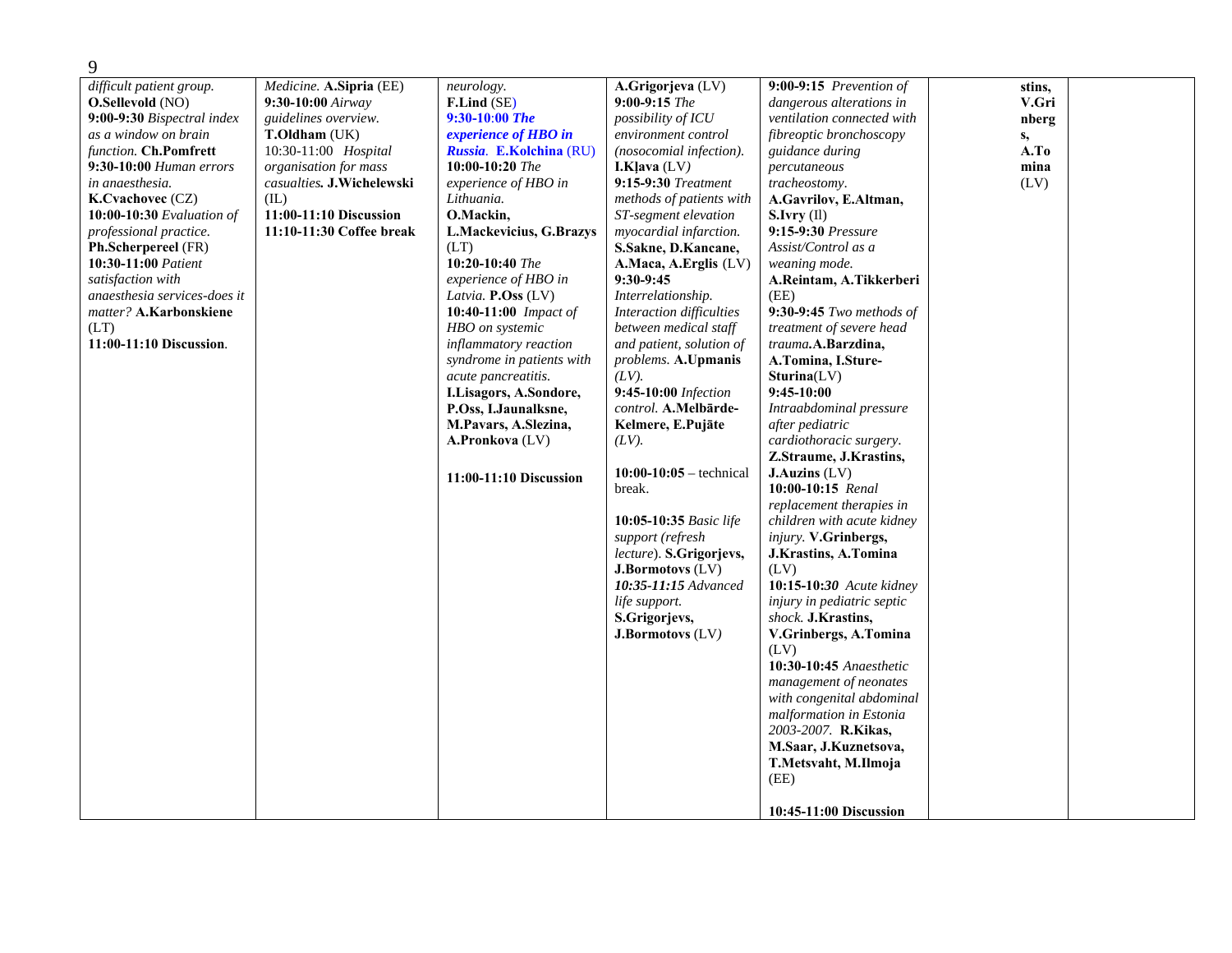| 11:00-11:30 Coffee break      | 11:10-11:30 Coffee break     | 11:10-11:30 Coffee break    | 11:15-11:30Coffee      | 11:00-11:30 Coffee break    | 11:15-11:30Coffee     |  |
|-------------------------------|------------------------------|-----------------------------|------------------------|-----------------------------|-----------------------|--|
|                               |                              |                             | break                  |                             | break                 |  |
| $11:30 - 13:30$               | $11:30-13:10$                | $11:30-13:10$               | 11:30-13:45            | 11:30-13:45                 | 11:30-13:45           |  |
| <b>Plenary session:</b>       | Plenary session (II):        | Panel: UPDATE IN            | An anaesthesia and IC  | <b>UPDATE IN</b>            | <b>ORAL</b>           |  |
| <b>UPDATE IN</b>              | <b>EMERGENCY AND</b>         | <b>INTENSIVE CARE.</b>      | nurses session         | <b>ANAESTHESIOLOGY</b>      | <b>PRESENTATIONS</b>  |  |
| <b>PERIOPERATIVE</b>          | <b>CIVIL DISASTER</b>        | INTRAABDOMINAL              | Chairperson:           | <b>Chairperson:</b>         | <b>Chairperson:</b>   |  |
| <b>CARE</b>                   | <b>MEDICINE</b>              | <b>HYPERTENSION AND</b>     | B.Kārkliņa (LV)        | D.Bilskiene (LT)            | A.Karbonskiene        |  |
| <b>Chairman: K. Thomson</b>   | Chairperson: A.Kaleja        | <b>INTRAABDOMINAL</b>       | Co-chairperson:        | Co-chairman: T.Kaulinš      | (LT)                  |  |
| (UK)                          | (LV)                         | <b>COMPARTMENT</b>          | $L.\zeta$ unna (LV)    | (LV)                        | Co-chairperson:       |  |
| Co-chairperson:               | Co-chairperson:              | <b>SYNDROME.</b>            |                        |                             | I.Strike (LV)         |  |
| J.Sipylaite (LT)              | Dz.Jakubaneca (LV)           | 11:30-13:00                 | $11:30-12:15-Airway$   | 11:30-11:50 Perioperative   |                       |  |
|                               |                              | <b>Chairman: G.Pupelis</b>  | management and         | care of patients with       | 11:30-11:45 Update    |  |
| 11:30-11:50 Anaesthesia       | 11:30-11:50 One year         | (LV)                        | ventilation. Difficult | obstructive sleep apnea     | on surgical stress    |  |
| for endoscopic procedures.    | experience in Dpt.of         | Co-chairman: J.Starkopf     | airways.               | syndrome. J.Svaža (LV)      | response.             |  |
| J.Šipylaite (LT)              | emergency care in university | (EE)                        | $12:15-13:55-$         | 11:55-12:15 Is Malignant    | A.Karbonskiene        |  |
| $11:50-12:10$                 | hospital.                    |                             | Workshop: the role of  | Hyperthermia the threat of  | (LT)                  |  |
| Anaesthesiological            | A.Kaleja, V.Ratobilskis      | 11:30-12:00                 | nurse in the different | life in Latvia? T.Kaulinš   | 11:45-12:00 The       |  |
| management of surgery for     | (LV)                         | <b>Intraabdominal</b>       | emergency link's       | (LV)                        | distances covered by  |  |
| morbidly obese patient.       | 11:50-12:10 The experience   | hypertension                | phases.                | $11:50-12:10$<br>Fibreoptic | ICU nurses during     |  |
| M.Vizhigina, V.Titov,         | of Vidzeme regional          | (pathophysiology,           |                        | intubation in emergency     | their shifts L.Leius, |  |
| S.Zhukova, O.Kurilova         | emergency dispatching        | management). J.De Waele     |                        | situations. N.Jakushenko    | I.Kordjukova,         |  |
| (RU)                          | centre. J.Memluk,            | (BE)                        |                        | (LV)                        | A.Reintam (EE)        |  |
| 12:10-12:30 Management        | V.Kokorevich (LV)            | 12:00-12:30 Management      |                        | 12:10-12:30                 | 12:00-12:15           |  |
| of acute surgical pediatric   | 12.10-12.30 Preclinical      | of severe acute             |                        | Perioperative autologous    | Extracorporeal renal  |  |
| patient in an adult hospital. | emergency-medical            | pancreatitis. G.Pupelis,    |                        | blood management.           | replacement therapy   |  |
| M.Jöhr, Th.M.Berger           | management in case of        | V.Cera (LV)                 |                        | A.Gelmanas,                 | in patients with      |  |
| (CH)                          | doubtful terror-attacks      | 12:30-13:00                 |                        | A.Karbonskiene,             | heparin-induced       |  |
| $12:30-12:50$<br>Are<br>trace | <b>B.Mayer</b> (AT)          | Gastrointestinal failure in |                        | R.Tamosiunas (LT)           | thrombocytopenia      |  |
| minerals<br>important<br>in   | 12.30-12.40 The role of      | intensive care patients.    |                        | 12:30-12:50-                | M.Bekers-             |  |
| perioperative fluid therapy?  | doctor's assistant in        | A.Reintam, H.Kern,          |                        | Anaesthesiological          | Anchipolovskis,       |  |
| M.Laschat (DE)                | Emergency Dpt. in university | J.Starkopf (EE)             |                        | management of subdural      | V.Harlamovs,          |  |
| 12:50-13:10 Anaesthesia in    | hospital. T.Smirnova,        | 13:00-13:30 The role of     |                        | hematomas.                  | E.Strike, N.Porite,   |  |
| patients with renal-disease-  | I.Cazere (LV)                | IAH in pathophysiology of   |                        | D. Bilskiene, A. Macas,     | V.Liguts,             |  |
| selected<br>Some<br>topics    | 12:40-13:00 Has your life    | acute pancreatitis and      |                        | A.Karbonskiene (LT)         | L.Semchenko,          |  |
| A.Kluchniks,<br>J.W.Sear,     | changed after the            | some controversies in the   |                        | 12:50-13:15 Perioperative   | M.Daukste (LV)        |  |
| (UK)                          | resuscitation?               | management of hypoxia.      |                        | care of child in adult      | 12:15-12:30           |  |
| 13:10-13:35 Anaesthesia       | Dz.Jakubaneca (LV)           | I.Lisagors, A.Sondore,      |                        | hospital. Problems and its  | Relationship between  |  |
| provision in obstetric clinic | 13:00-13:20 Crises           | P.Ošs, I.Jaunalksne,        |                        | solution<br>(FEAPA          | indicators of         |  |
| in the state of limited       | communication in mass        | M.Pavārs, A.Slezina,        |                        | recommendations).           | myocardial injury     |  |
| recourses (in Liberia). Can   | casualties. B.Hersche (CH)   | A.Pronkova. (LV)            |                        | <b>B.Mamaja</b> (LV)        | and other signs.      |  |
| we make a difference?         | 13:30-13:40 Discussion       |                             |                        |                             | A.Sell, V.Laisaar,    |  |
| K.Thomson (UK)                | 13:40-14:00 Break            |                             |                        | 13:35-13:45 Discussion      | R.Kitus, M.Elmet,     |  |
|                               |                              | 13:30-13:40 Discussion      |                        | 13:45-14:00 Break           | J.Lieberg (EE)        |  |
|                               |                              | 13:40-14:00 Break           |                        |                             | 12:30-12:45 Use of    |  |

10